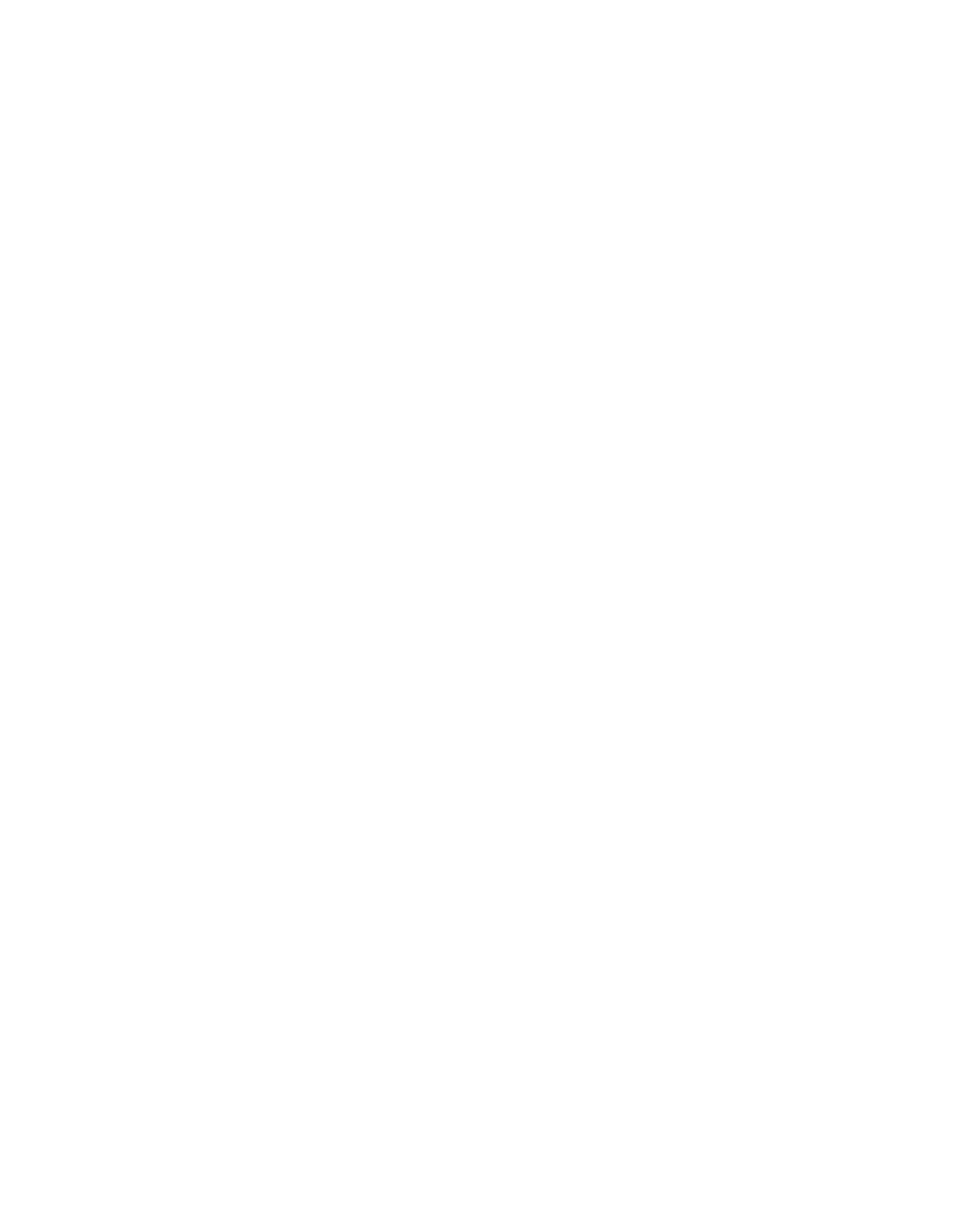

# **APPLICATION FOR BABYSITTER HARDSHIP**

**PART 3: Employment Verification for Parent/Guardian**, please complete all of the information requested on the page below and return the completed form to the parent/guardian listed below.

**School Year 20 \_\_\_\_\_\_ - 20 \_\_\_\_\_\_\_** 

Lynchburg City School Board Policy 7-12, Section D – Elementary Child Care specifies that, "A parent/ guardian may request an alternative school assignment for elementary students if there is a documented hardship involving a working parent/guardian and the need for child care services."

- **The employee listed below is applying for an elementary school reassignment based on a work-related hardship. Please assist the Lynchburg City Schools' Office for Student Services in documenting the need for this reassignment by completing the information requested below.**
- **All information on this form must be complete, and all components of the application submitted to the Lynchburg City Schools Office for Student Services in order for the reassignment request to be considered. An employment verification form must be completed and submitted for each parent/guardian with whom the child lives.**

| Employee<br>INFORMATION   | This section is to be completed by the employee parent/guardian.                                                                                   |        |         |           |          |                         |  |
|---------------------------|----------------------------------------------------------------------------------------------------------------------------------------------------|--------|---------|-----------|----------|-------------------------|--|
|                           |                                                                                                                                                    |        |         |           |          |                         |  |
|                           |                                                                                                                                                    |        |         |           |          |                         |  |
|                           |                                                                                                                                                    |        |         |           |          | Age ______ Grade ______ |  |
|                           |                                                                                                                                                    |        |         |           |          |                         |  |
|                           | This section is to be completed by the employer's HR department or supervisor.<br>Please indicate the daily work schedule of above named employee: |        |         |           |          |                         |  |
| Employment<br>INFORMATION |                                                                                                                                                    | Monday | Tuesday | Wednesday | Thursday | Friday                  |  |
|                           | Hours of<br>work<br>$1.E. 7 - 5$                                                                                                                   |        |         |           |          |                         |  |
|                           | If the employee has a flexible work schedule, please explain the variation(s) in their schedule.                                                   |        |         |           |          |                         |  |
|                           |                                                                                                                                                    |        |         |           |          |                         |  |
|                           | If the employees work schedule, or status of employment changes, please contact<br>Lynchburg City Schools at (434) 515-5023.                       |        |         |           |          |                         |  |

#### **CERTIFICATION OF EMPLOYMENT:**

I certify, under penalty of perjury, that the above information pertaining to employment for the named parent/guardian is true and correct.

Company Contact's Name \_\_\_\_\_\_\_\_\_\_\_\_\_\_\_\_\_\_\_\_\_\_\_\_\_\_\_\_\_\_\_ \_\_\_\_\_\_\_\_\_\_\_\_\_\_\_\_\_\_\_\_\_\_\_\_\_\_\_\_\_\_\_\_\_\_\_\_\_\_\_\_\_\_\_

| (Please Print or Type) | (Signature) |
|------------------------|-------------|
|                        |             |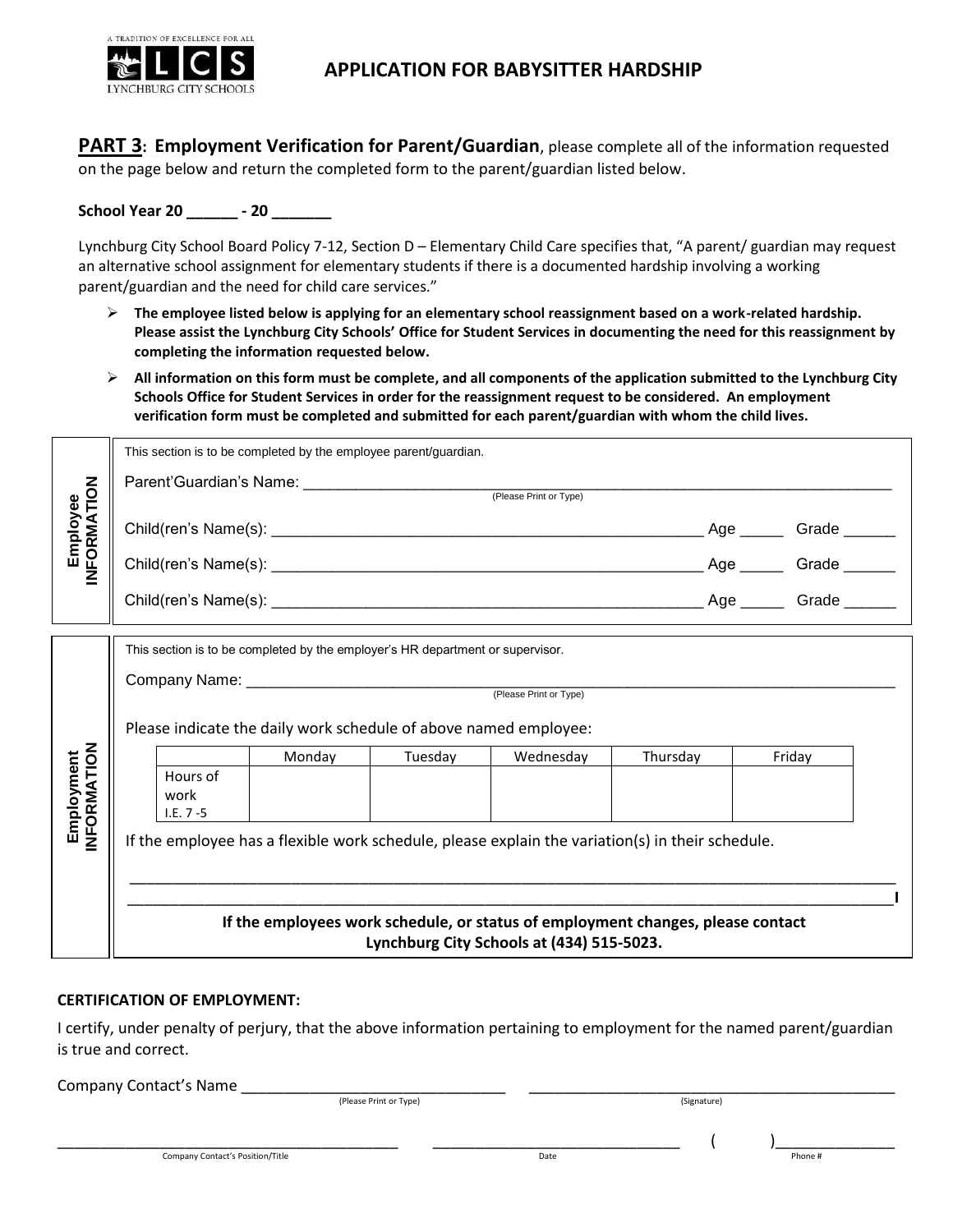

# **APPLICATION FOR BABYSITTER HARDSHIP**

## **Policy and Procedures**

#### **Lynchburg City School Board Policy 7-12, Section D – Elementary Child Care**

A parent/guardian may request an alternative school assignment for elementary students if there is a documented hardship involving a working parent/guardian and the need for child care services. The following procedures will be used to implement the policy:

- 1. Alternative placement of elementary children will be based on documented evidence of hardship.
- 2. No transportation adjustments will be made due to the alternative placement and parents must insure that the children arrive and depart at the scheduled hours. If a bus serving the student's base school stops at the child care facility, the student must attend the base school and no alternative placement will be provided. If there is an established bus stop for the assigned alternative school that serves the private child care provider's home or the child care facility, and no bus for the base school, the student may ride the bus to their alternative placement. Students receiving alternative placements may not ride buses for schools for innovation or the Gifted Opportunity (GO) Center, unless they have been accepted into those programs. No individual bus schedules will be developed for reassigned students.
- 3. Alternative assignments will be made on a space available basis.
- 4. Decisions regarding elementary school reassignments will be based on an application/approval process handled by the Office for Student Services.
- 5. Only one alternative placement will be made during a child's elementary years. If a change occurs in the child care situation, the parent/guardian may choose to return to the base school.
- 6. Each child for whom an elementary school reassignment is requested must be approved on an individual basis.
- 7. Elementary school reassignments will be valid for a period of one year. Parents/guardians must reapply for consideration annually.
- 8. Parents/guardians must insure that reassigned students maintain good attendance as well as consistently arrive and depart school according to the published hours of operation for elementary schools.
- 9. Reassignments may be revoked for students who experience issues related to truancy; including, but not limited to, excessive absences, tardies, or early dismissals, and repeated late pick-ups from school and the child/children may be required to attend the school serving the legal residence of the parent/guardian.
- 10. Parents/guardians must notify the Office for Student Services of changes in their work schedule that would affect the documented work-related hardship. Work-related changes that no longer warrant a reassignment and/or failure on the part of the parent/guardian to notify the Office for Student Services of such changes may result in revocation of the elementary school reassignment. The child/children may be required to attend the school serving the legal residence of the parent/guardian.
- 11. Providing false information to obtain an alternative placement will automatically void the reassignment and the child/children will be required to attend the school serving the legal residence of the parent/guardian.
- 12. Applications for Babysitter Hardships must be received in the Office for Student Services by November 30 of each school year. No reassignments will be considered for the school year after this date with the exception of families who move into the city of Lynchburg after November 30.
- 13. Elementary school reassignment does not apply to elementary schools for innovation.
- 14. Students who have completed a minimum of four consecutive years in one elementary school may continue in that same school until the end of their elementary program without completing further Babysitter Hardship applications.
- 15. Upon completion of the elementary school program, the student must then attend the middle school serving his or her residence.